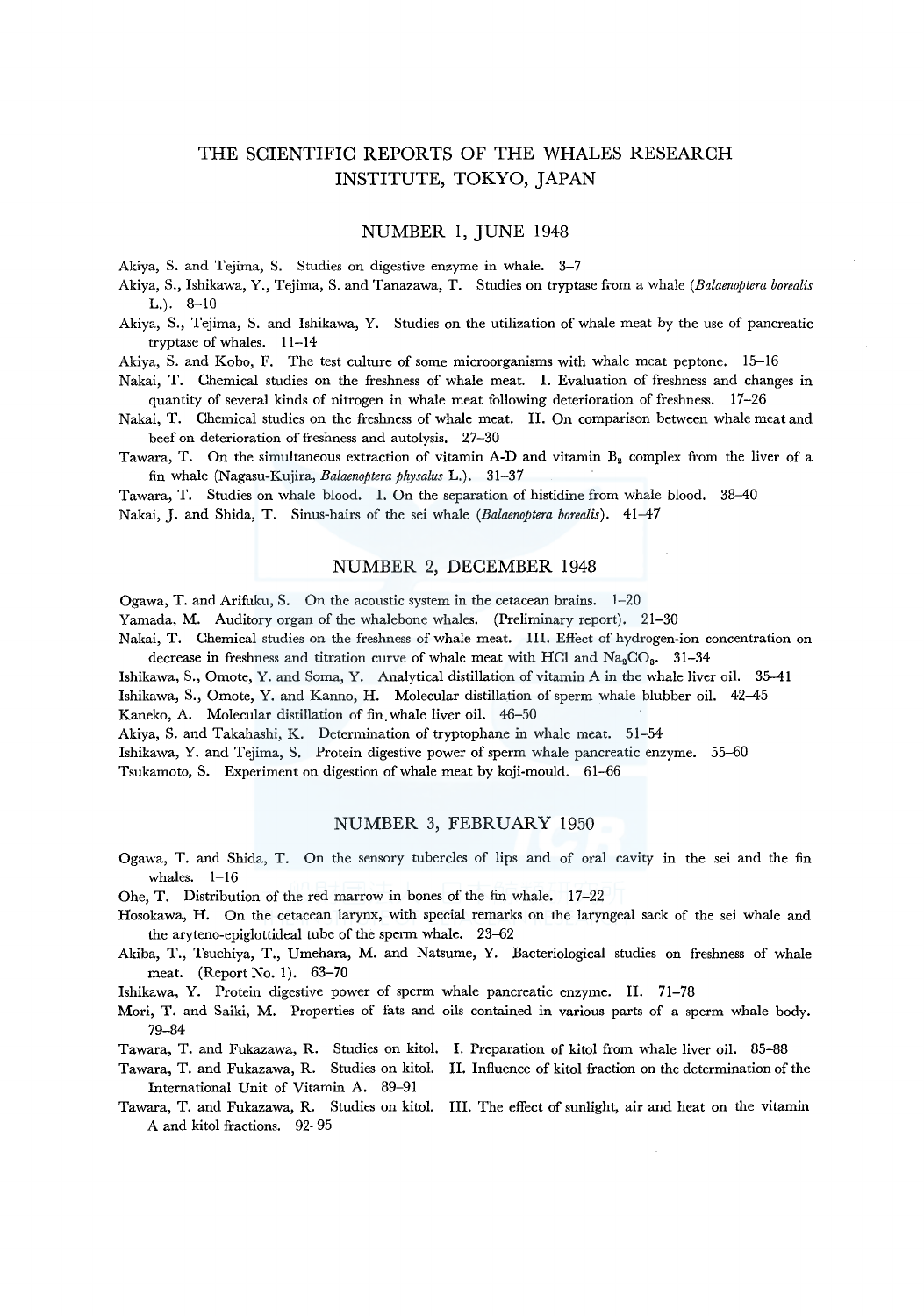ii

Tawara, T. On the respiratory pigments of whale (Studies on whale blood II.). 96-101 Yoshida, M. Research on methionine in whale. 102-105

Mizue, K. Factory ship whaling around Bonin Islands in 1948. 106-118

Mizue, K. and Jimbo, H. Statistic study of foetuses of whales. 119-131

Nishiwaki, M. and Hayashi, K. Biological survey of fin and blue whales taken m the Antarctic season 1947-48 by the Japanese fleet. 132-190

## NUMBER 4, AUGUST 1950

Omura, H. On the body weight of sperm and sci whales located in the adjacent waters of Japan. 1-13

Omura, H. Diatom infection on blue and fin whales in the Antarctic whaling area V (the Ross Sea area). 14-26

Omura, H. Whales in the adjacent waters of Japan. 27-113

Nishiwaki, M. Determination of the age of Antarctic blue and fin whales by the colour changes in crystalline lens. 115-161

Nishiwaki, M. Age characteristics in baleen plates. 162-183

Nishiwaki, M. On the body weight of whales. 184-209

# NUMBER 5, JUNE 1951

- Akiba, T., Umehara, M. and Natsume, Y. Bacteriological studies on freshness of whale meat. (Report No. II.) 1-4
- Hosokawa, H. On the pelvic cartilages of the Balaenoptera-foetuses, with remarks on the specifical and sexual difference. 5-15
- Ohe, T. Iconography on the abdominal cavity and viscera of the Balaenoptera, with special remarks upon the peritoneal coverings. 17-39
- Akiya, S. and Hoshino, 0. Isolation of histidine from whale blood using 3, 4-dichlorobenzene sulfonic acid. 41-47
- Tawara, T. and Fukazawa, R. Studies on kitol. IV. Purification of kitol by chromatographie. 49-51

Ishikawa, S., Ornate, Y. and Okuda, H. Substances related to vitamin A in the whale liver oil. 53-59

Ishikawa, S., Omote, Y., Kijima, M. and Okuda, H. Thermal decomposition of kitol. 61-69

Mizue, K. Grey whales in the east sea area of Korea. 71-79

Mizue, K. Food of whales (In the adjacent waters of Japan). 81-90

Nishiwaki, M. and Ohe, T. Biological investigation on blue whales *(Balaenoptera rnusculus)* and fin whales *(Balaenoptera physalus)* caught by the Japanese Antarctic whaling fleets. 91-167

#### NUMBER 6, DECEMBER 1951

- Hosokawa, H. On the extrinsic eye muscles of the whale, with special remarks upon the innervation and function of the musculus retractor bulbi. 1-33
- Murata, T. Histological studies on the respiratory portions of the lungs of cetacea. 35–47

Kojima, T. On the brain of the sperm whale *(Physeter catodon* L.). 49-72

Mizue, K. and Murata, T. Biological investigation on the whales caught by the Japanese Antarctic whaling fleets season 1949-50. 73-131

Nishiwaki, M. On the periodic mark on the baleen plates as the sign of annual growth. 133-152

- Nishiwaki, M. and Hibiya, T. On the sexual maturity of the sperm whales *(Physeter catodon)* found in the adjacent waters of Japan (I). 153-165
- Nakai, T. Chemical studies on freshness of whale meat. IV. Some informations of *Archornobacter ubiquiturn*  isolated from whale carcass. 167-176

Nakai, T. and Ono, H. The effects of electric shock and fatigue on post-mortem changes in muscle. 177-185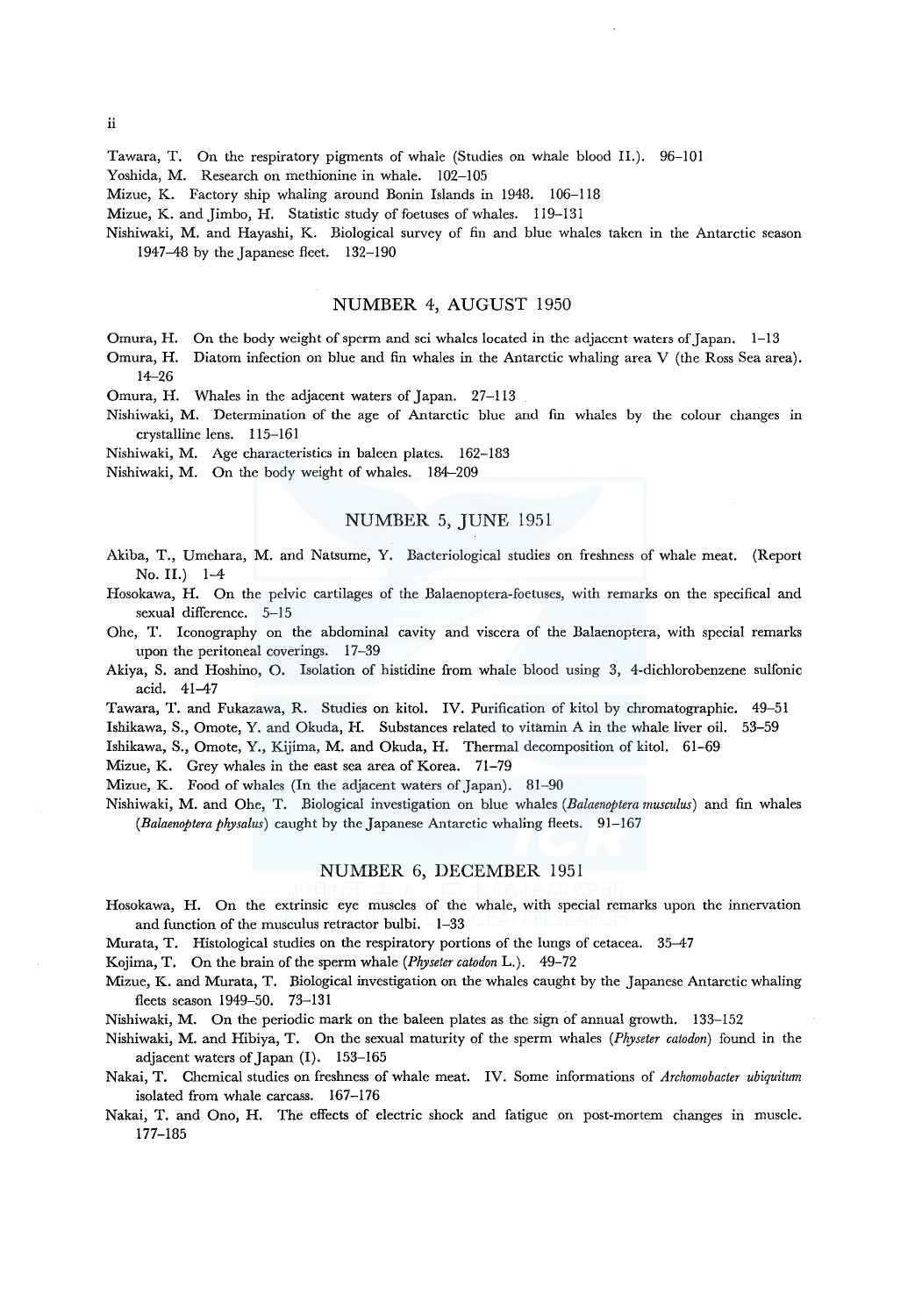- Ornate, Y. Complete recovery of vitamin A from molecular distillation residue of whale-liver oil. 187- 191
- Omote, Y. Chemical structure of kitol (I). Double bonds and hydroxyl groups. 193-198
- Hirata, M. Experimental investigation on flattened head harpoon. An attempt for restraining ricochet. 199-207

## NUMBER 7, JULY 1952

- Ogawa, T. On the cardiac nerves of some cetacea, with special reference to those of *Berardius bairdii*  Steineger. 1-22
- Akiya, S., Hoshino, 0. and Motohashi, N. On an attempt to preserve whale meat freshness with 5-nitrofurfuriden aminoguanidine from decay. 23-30

Akiya, S. and Sawamura, R. Colorimetric determination of 5-nitro-2-furfuridene aminoguanidine. 31-36

- Tomiyama, S. and Takao, M. Studies on utilization of higher fatty alcohol from sperm whale oil. 37- 46
- Omote, Y. A rapid method for the separate determination of vitamin A and kitol in the whale-liver oil. 47-50

Arai, Y. and Sakai, S. Whale meat in nutrition. 51-67

- Yamaguchi, K. and Fujino, K. On the serological constitution of striped dolphin *(Prodelphinus caeruleoalbus* (Meyen) ) (I). 69-77
- Nishimoto, S., Tozawa, M. and Kawakami, T. Food of sei whales *(Balaenoptera borealis)* caught in the Bonin Island waters. 79-85
- Nishiwaki, M. On the age-determination of Mystacoceti, chiefly blue and fin whales. 87-119
- Nishiwaki, M. and Hibiya, T. On the sexual maturity of the sperm whales *(Physeter catodon)* found in the adjacent waters of Japan (II). 121-124
- Ohno, M. and Fujino, K. Biological investigation on the whales caught by the Japanese Antarctic whaling fleets, season 1950/51. 125-188

## NUMBER 8, JUNE 1953

Yamada, M. Contribution to the anatomy of the organ of hearing of whales. 1-79

Omura, H. Biological study on humpback whales in the Antarctic whaling areas IV and V. 81-102

Fujino, K. On the serological constitution of the sei-, fin-, blue- and humpback-whales (I). 103-125

Ogawa, T. On the presence and disappearance of the hind limb in the cetacean embryos. 127-132

- Nishiwaki, M. and Yagi, T. On the age and the growth of teeth in a dolphin *(Prodelphinus caeruleo-albus).*  (I). 133-146
- Kakuwa, Z., Kawakami, T. and Iguchi, K. Biological investigation on the whales caught by the Japanese Antarctic whaling fleets in the 1951-52 season. 147-213

Nishiwaki, M. Hermaphroditism in a dolphin *(Prodelphinus caeruleo-albus).* 215-218

# NUMBER 9, JUNE 1954

- Akiya, S., Hoshino, 0. and Motohashi, N. Attempt to preserve freshness of whale meat with germicides. II. 1-10
- Ogawa, T. On the musculature of the sinus venosus and its continuation with the so-called conducting system of the whale's heart. 11-35
- Yamada, M. Some remarks on the pygmy sperm whale, *Kogia.* 37-58
- Yamada, M. An account of a rare porpoise, *Feresa* Gray from Japan. 59-88
- Omura, H. and Fujino, K. Sei whales in the adjacent waters of Japan. II. Further studies on the external characters. 89-103
- Fujino, K. On the serological constitution of the sperm- and baired beaked-whales (I) Blood groups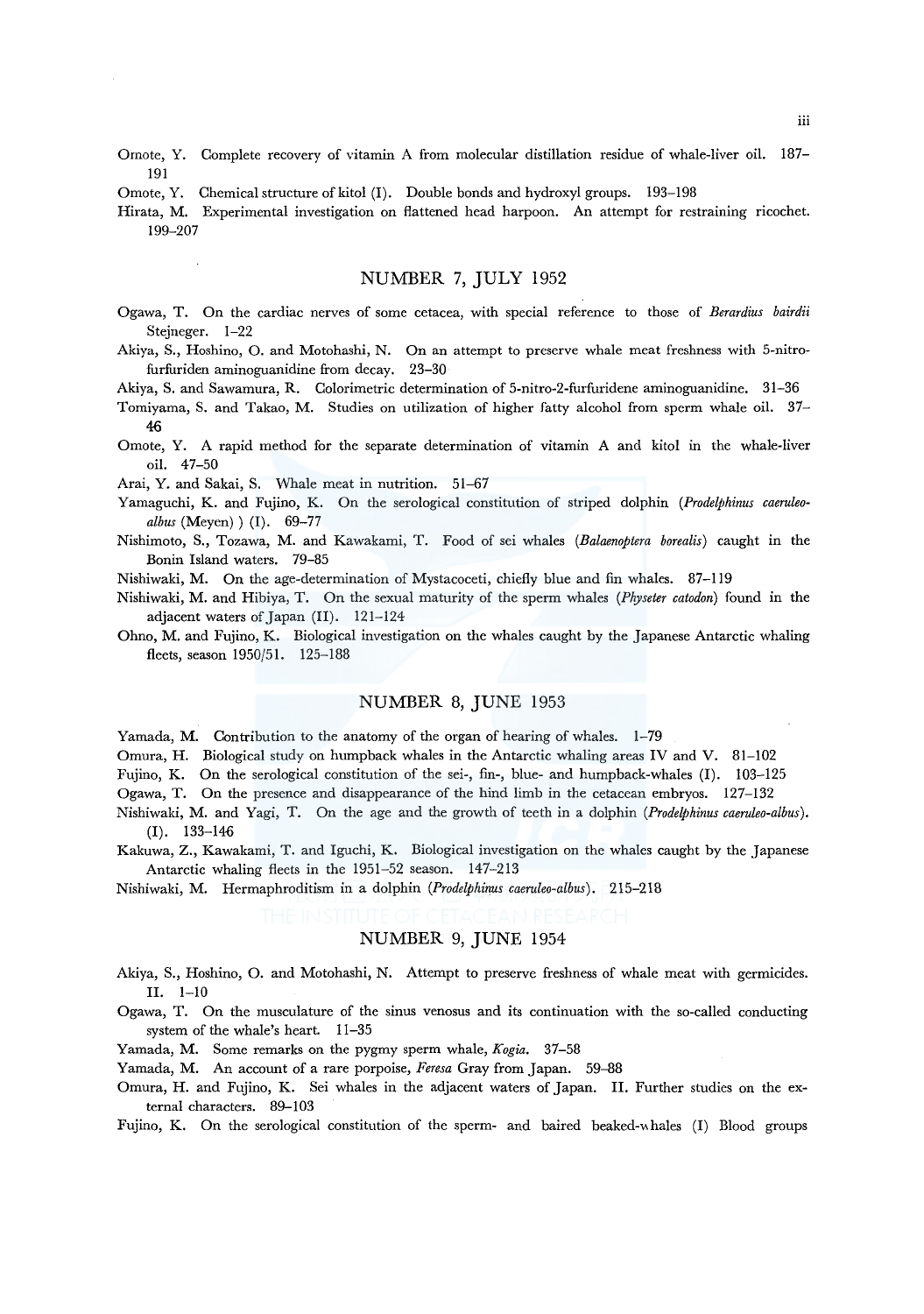of the sperm- and haired beaked-whales. 105-120

Fujino, K. On the body proportions of the fin whales *(Balaenoptera physalus* (L) ) caught in the northern Pacific Ocean (I) (Preliminary report). 121-163

Nishiwaki, M., Hibiya, T. and Kimura, S. On the sexual maturity of the sei whale of the Bonin waters. 165-177

Uda, M. Studies of the relation between the whaling grounds and the hydrographical conditions (I). 179-187

# NUMBER 10, JUNE 1955

Hosokawa, H. Cross-section of a 12 mm dolphin embryo. 1-68

Nemoto, T. White scars on whales (I) Lamprey marks. 69-77

- Omura, H. and Nemoto, T. Sei whales in the adjacent waters of Japan. III. Relation between movement and water temperature of the sea. 79-87
- Omura, H., Fujino, K. and Kimura, S. Beaked whale *Berardius bairdi* of Japan, with notes on *Ziphius cavirostris*. 89-132

Fujino, K. On the body weight of the sei whales located in the adjacent waters of Japan (II). 133-141

Nishiwaki, M. On the sexual maturity of the Antarctic male sperm whale *(Physeter catodon* L.). 143-149 Ohta, K. *et al.* Composition of fin whale milk. 151-167

# NUMER 11, JUNE 1956

Omura, H. and Sakiura, H. Studies on the little piked whale from the coast of Japan. 1-37

- Nishiwaki, M., Hibiya, T. and Kimura, S. On the sexual maturity of the sperm whale *(Physeter catodon)*  found in the North Pacific. 39-46
- Fujino, K. On the body proportions of the sperm whales *(Physeter catodon).* 47-83
- Fujino, K. On the serological constitution of the fin whales II. Further studies on blood groups. 85- 98

Nemoto, T. On the diatoms of the skin film of whales in the northern Pacific. 99-132

- Hoshina, T. and Sugiura, Y. On a skin disease and a nematode parasite of a dolphin, *Tursiops truncatus*  (Montagu, 1821). 133-138
- Iwai, E. Descriptions on unidentified species of dibranchiate cephalopods. I. An oegopsiden squid belonging to the genus *Architeuthis.* 139-151
- Iwai, E. Descriptions on unidentified species of dibranchiate cephalopods. II. A cranchiidae squid of the genus *Taonius.* 153-161

Uda, M. and Nasu, K. Studies of the whaling grounds in the northern sea-region of the Pacific Ocean in relation to the meteorological and oceanographic conditions. (Part I). 163-179

Kimura, S. and Nemoto, T. Note on a minke whale kept alive in aquarium. 181-189

Ishikawa, Y. A characteristic property of whale oils concerning the absorption of gases. I. On the absorption of carbon dioxide by whale oils. 191-213

### NUMBER 12, JUNE 1957

Omura, H. Osteological study of the little piked whale from the coast of Japan. 1-21

Nishiwaki, M. Age characteristics of ear plugs of whales. 23-32

- Nemoto, T. Foods of baleen whales in the northern Pacific. 33-89
- Nasu, K. Oceanographic conditions of the whaling grounds in the waters adjacent to Aleutian Islands and the Bering Sea in summer of 1955. 91-101
- Kimura, S. The twinning in southern fin whales. 103-125
- Ichihara, T. An application of linear discriminant function to external measurements of fin whale. 127-189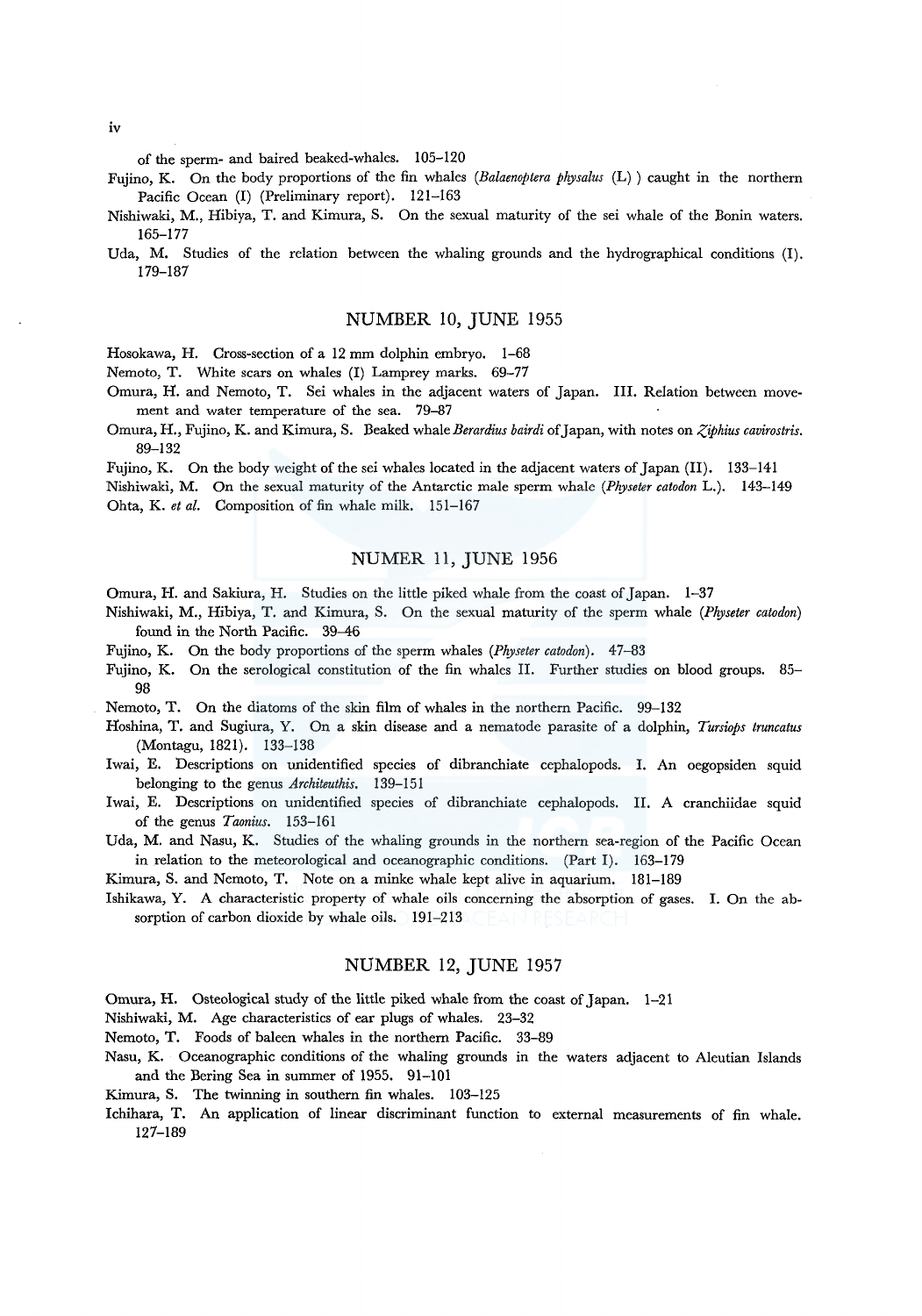Nishiwaki, M. Very small embryo of cetacea. 191-192

Nishiwaki, M. One-eyed monster of fin whale. 193-195

Ogawa, T. and Kamiya, T. A case of the cachalot with protruded rudimentary hind limbs. 197-208

- Uda, M. and Dairokuno, A. Studies of the relation between the whaling grounds and the hydrographic conditions. (II) A study of the relation between the whaling grounds off Kinkazan and the boundary of water masses. 209-224
- Abe, T. Notes on fishes from the stomachs of whales taken in the Antarctic. I. *Xenocyttus nemotoi,* a new genus and new species of zeomorph fish of the subfamily *Oreosonimae* (Goode and Bean, 1895). 225- 233
- Tsuyuki, H. On the oils contained in various blubbers of northern elephant seal, *Mirounga angustirostris.*  235-240

## NUMBER 13, SEPTEMBER 1958

Omura, H. North Pacific right whale. 1-52

Nishiwaki, M. and Kamiya, T. A beaked whale *Mesoplodon* stranded at Oiso beach, Japan. 53-83

- Nishiwaki, M. and Handa, C. Killer whales caught in the coastal waters off Japan for recent 10 years. 85-96
- Ohsumi, S. (Kimura), Nishiwaki, M. and Hibiya, T. Growth of fin whale in the northern Pacific. 97-133
- Nishiwaki, M., Hibiya, T. and Ohsumi, S. (Kimura). Age study of sperm whale based on reading of tooth laminations. 135-153
- Nishiwaki, M., Ichihara, T. and Ohsumi, S. (Kimura). Age studies of fin whale based on ear plug. 155- 169

Fujino, K. On the serological constitution of fin whale. III. Human B blood group substances in erythrocytes and some notes on anti-fin Ju specific antibodies. 171-184

Nemoto, T. *Cocconeis* diatoms infected on whales in the Antarctic. 185-191

Nemoto, T. and Nasu, K. *Thysanoessa macrura* as a food of baleen whales in the Antarctic. 193-199

Ichihara, T. Gray whale observed in the Bering Sea. 201-205

Ohsumi, S. (Kimura). A descendant of Moby Dick or a white sperm whale. 207-209

Nasu, K. Deformed lower jaw of sperm whale. 211-212

- Omura, H. Note on embryo of Baird's beaked whale. 213-214
- Uda, M. and Suzuki, N. Studies of the relation between the whaling grounds and the hydrographic conditions. III. 215-229
- Seki, Y. Observations on the spinal cord of the right whale. 231-251
- Kamiya, T. How to count the renculi of the cetacean kidneys, with special regard to the kidney of the right whale. 253-267
- Hosokawa, H. and Sekino, T. Comparison of the size of cells and some histological formations between whales and man. 269-301

Ogawa, T., Tsunoda, T. and Osawa, M. Amino acid composition of whale meat. 303-307

- Ishikawa, Y. A Characteristic property of whale oils concerning the absorption of gases. II. On the absorption of nitrogen by whale oils. 309-321
- Tsuyuki, H. Component fatty acids of northern elephant seal oil. 323-332

#### NUMBER 14, SEPTEMBER 1959

Omura, H. Bryde's whales from the coast of Japan. 1-33

Nishiwaki, M. and Kamiya, T. *Mesoplodon stejnegeri* from the coast of Japan. 35-48

- Nishiwaki, M. Humpback whales in Ryukyuan waters. 49-87
- Cushing, John E., Fujino, K. and Takahashi, K. Glycerol-freezing technique as an aid in blood typing of whales. 89-100
- Fujino, K. and Cushing, John E. Blood typing of dried whale erythrocytes with 1311 labelled antibody. 101-106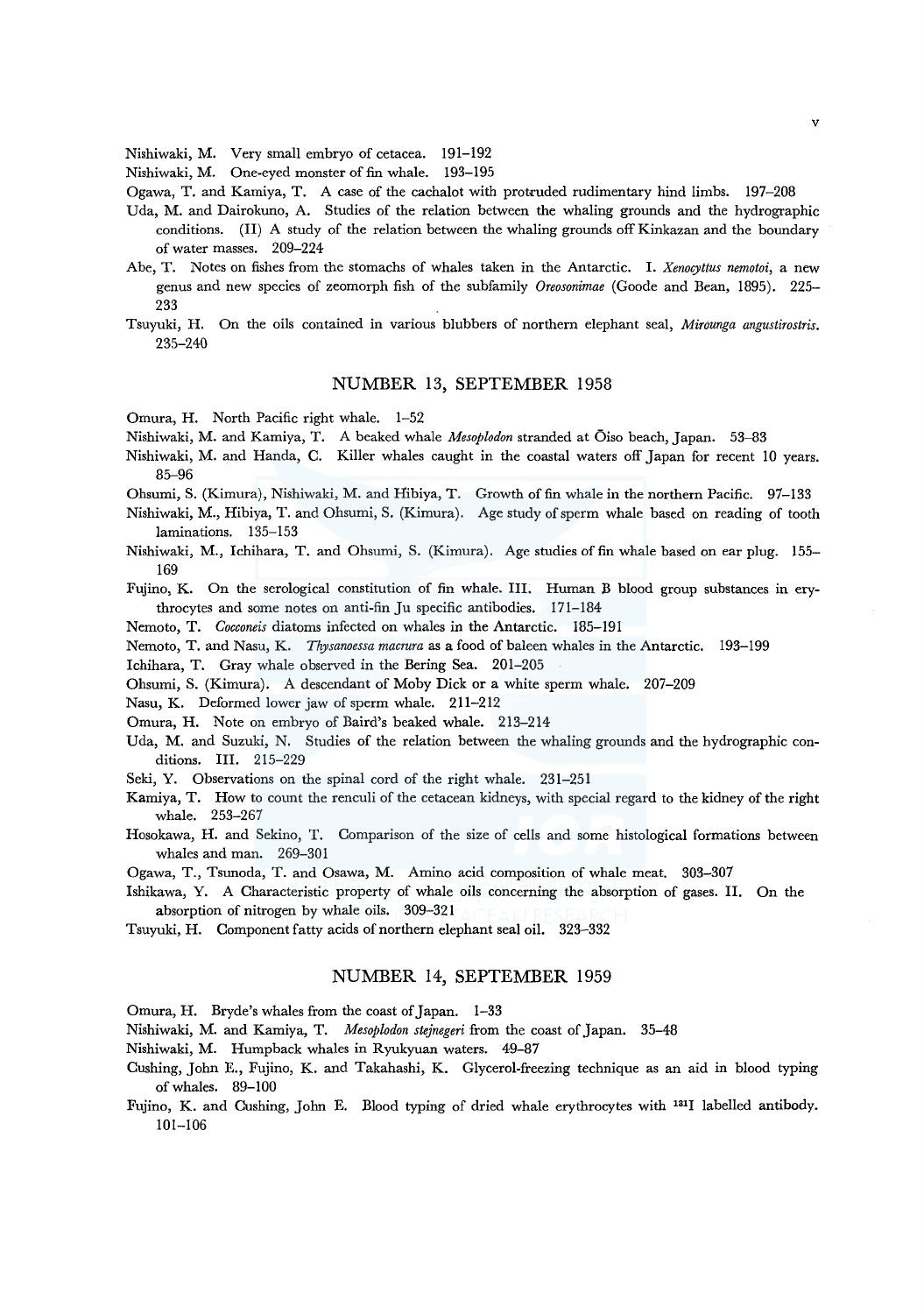Ichihara, T. Formation mechanism of ear plug in baleen whales in relation to glove-finger. 107-135 Nasu, K. Surface water condition in the Antarctic whaling Pacific area in 1956-57. 137-143 Ohsumi, S. (Kimura). A deformed fin whale foetus. 145-147

Nemoto, T. Food of baleen whales with reference to whale movements. 149-290

Yamada, M. and Yoshizaki, F. Osseous labyrinth of cetacea. 291-304

Nakai, T. Distribution of amino acid in proteins from various parts of whale body. 305-326

#### NUMBER 15, NOVEMBER 1960

Nishiwaki, M. Ryukyuan humpback whaling in 1960. 1-16

Ohsumi, S. Relative growth of the fin whale, *Balaenoptera physalus* (Linn.). 17-84

- Fujino, K. Immunogenetic and marking approaches to identifying subpopulations of the North Pacific whales. 85-142
- Nasu, K. Oceanographic investigation in the Chukchi Sea during the summer of 1958. 143-158
- Tokita, K. and ECG Research Group. Electrocardiographical studies on bottlenosed dolphin *(Tursiops truncatus).* 159-165

#### NUMBER 16, MARCH 1962

Omura, H. Bryde's whales occurs on the coast of Brazil. 1-5

Omura, H. Further information on Bryde's whales from the coast of Japan. 7-18

Nishiwaki, M. Ryukyuan whaling in 1961. 19-28

Nemoto, T. A secondary sexual character of fin whales. 29-34

Omura, H., Nishiwaki, M., Ichihara, T. and Kasuya, T. Osteological note of a sperm whale. 35-45

Ichihara, T. Prenatal dead foetus of baleen whales. 47-60

Nishiwaki, M. *Mesoplodon bou:doini* stranded at Akita beach, Sea of Japan. 61-77

Nishiwaki, M. Observation on two mandibles of *Mesoplodon.* 79-82

Sinclair, John. An early dolphin embryo *(Stene/la caeruleoalbus)* in serial sections. 83-87

Nemoto, T. Food of baleen whales collected in recent Japanese Antarctic whaling expeditions. 89-103

Uda, M. Subarctic oceanography in relation to whaling and salmon fisheries. 105-119

## NUMBER 17, FEBRUARY 1963

Nishiwaki, M., Ohsumi, S. and Maeda, Y. Change of form in the sperm whale accompanied with growth. 1-14

Ohsumi, S., Kasuya, T. and Nishiwaki, M. The accumulation rate of dentinal growth layers in the maxillary tooth of the sperm whale. 15-35

Ichihara, T. Photometric method for counting laminae in ear plug of baleen whale. 37-48

Yoshikawa, T. and Suzuki, T. The lamination of the masseter of the humpback whale. 49-52

Fujino, K. Intra-uterine selection due to maternal-foetal incompatibility of blood type in the whales. 53--65 Cushing, J.E., Fujino, K. and Calaprice, N. The Ju blood typing system of the sperm whales and specific

soluble substances. 67-77

Nemoto, T. New records of sperm whales with protruded rudimentary hind limbs. 79-81

Nemoto, T. and Nasu, K. Stones and other aliens in the stomachs of sperm whales in the Bering Sea. 83-91 Nishiwaki, M. Taxonomical consideration on genera of *Delphinidae.* 93-103

Nasu, K. Oceanography and whaling ground in the subarctic region of the Pacific Ocean. 105-155

Nemoto, T. Some aspect of the distribution of *Calanus cristatus* and *C. plumchrus* in the Bering and its neighbouring waters, with reference to the feeding of baleen whales. 157-170

Tsuyuki, H. and Naruse, U. Studies on the oil of black right whale in the northern Pacific Ocean. 171-190 Yagi, T., Nishiwaki, M. and Nakajima, M. A preliminary study on method of time marking with lead-salt

and tetracycline on the teeth of northern fur seal. 191-195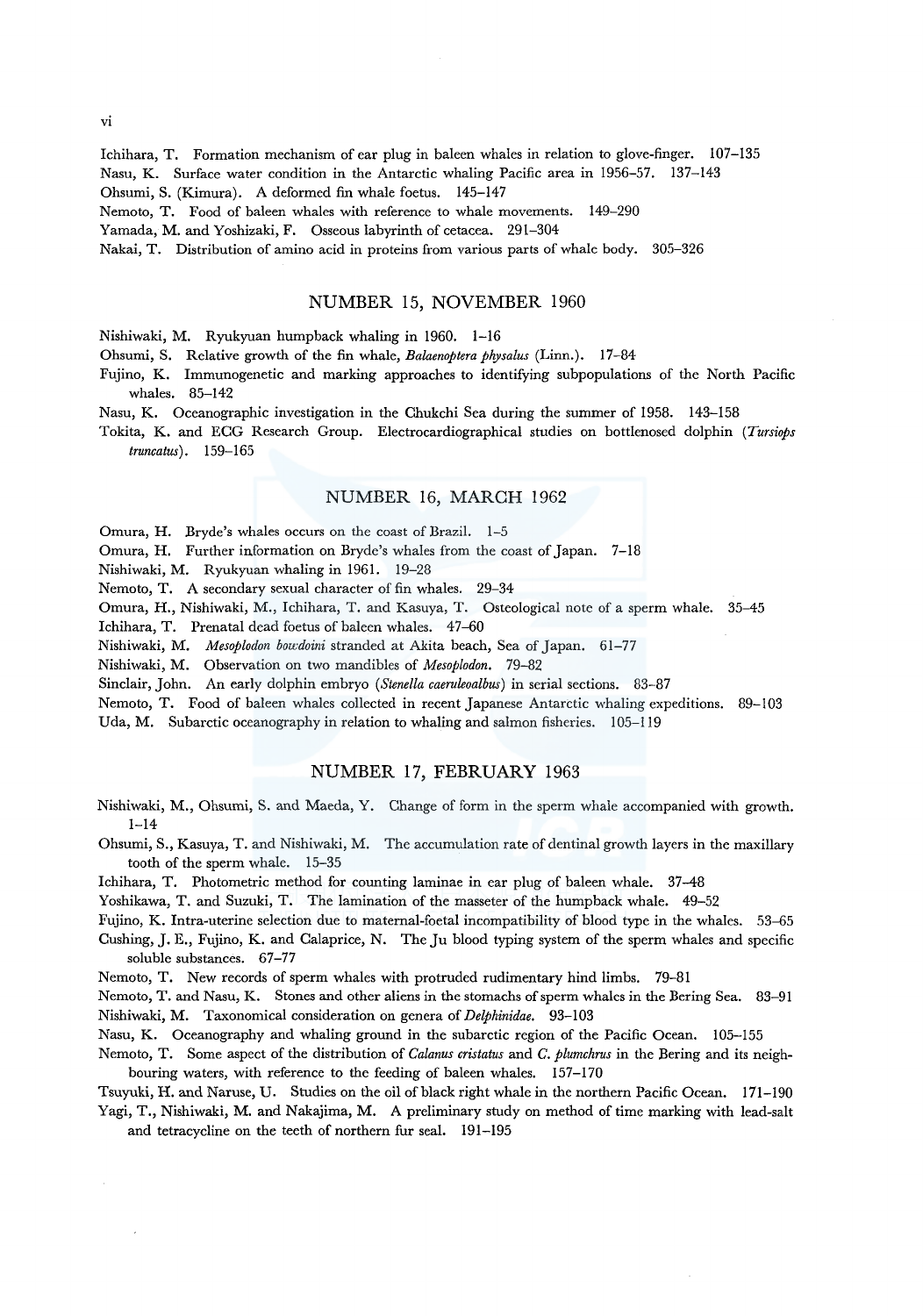#### NUMBER 18, MARCH 1964

Fujino, K. Fin whale subpopulations in the Antarctic whaling areas II, III and IV. 1-28.

Ichihara, T. Prenatal development of ear plug in baleen whales. 29-48.

Ohsumi, S. Examination on age determination of the fin whale. 49-88.

Nemoto, T. School of baleen whales in the feeding areas. 89-110.

Okutani, T. and Nemoto, T. Squids as the food of sperm whales in the Bering Sea and Alaskan Gulf. 111-122

Ohsumi, S. Comparison of maturity and accumulation rate of corpora albicantia between the left and right ovaries in cetacea. 123-148

Omura, H. A systematic study of the hyoid bones in the baleen whales. 149-170

Nishiwaki, M. Revision of the article "Taxonomical consideration on genera of *Delphinidae"* in No. 17. 171-172

Tsuyuki, H. and Naruse, U. Studies on the lipids in brain of black right whale in the northern Pacific Ocean. 173-180

#### NUMBER 19, APRIL 1965

Ohsumi, S. Reproduction of the sperm whale in the north-west Pacific. 1-35

Kasuya, T. and Ichihara, T. Some informations on minke whales from the Antarctic. 37-43

Nemoto, T. and Kasuya T. Foods of baleen whales in the Gulf of Alaska in the North Pacific. 45-51

Nishiwaki, M., Nakajima, M., and Kamiya, T. A rare species of dolphin *(Stenella attenuata)* from Arari, Japan. 53-64

Nishiwaki M., Kasuya, T., Tobayama, T., Kamiya, T., and Nakajima, M. *Feresa attenuata* were caught and kept at Ito, Japan. 65-90

Nakajima, M. and Nishiwaki, M. The first occurrence ofa porpoise *(Electra electra)* in Japan. 91-104

Hosokawa, H. and Kamiya, T. Sections of the dolphin's head *(Stenella caeruleoalba).* 105-133

Ohsumi, S. A dolphin *(Stenella caeruleoalba)* with protruded rudimentary hind limbs. 135-136

### NUMBER 20, APRIL 1966

Ohsumi, S. Sexual segregation of the sperm whale in the North Pacific. 1-16

Ichihara. T. Criterion for determining age of fin whale with reference to ear plug and baleen plate. 17-82 Kasuya, T. Karyotype of a sei whale. 83-88

Kasuya, T. and Ohsumi, S. A secondary sexual character of the sperm whale. 89-94

Nishiwaki, M. and Norris, K. S. A new genus, *Peponocephala,* for the odontcceti cetacean species *electra electra.*  95-100

Nishiwaki, M., Nakajima, M. and Tobayama, T. Preliminary experiments for dolphin marking. 101-107

Nemoto, T. *Thysanoessa* euphausiids, comparative morphology, allomorphosis and ecology. 109-155

Nasu, K. Fishery oceanographic study on the baleen whaling grouds. 157-210

Ichihara, T. and Nishiwaki, M. External measurements and weight of a southern elephant seal. 211-212 Tsuyuki, H. and Itoh, S. Studies on the oils contained in blubber ofa southern elephant seal. 213-221

#### NUMBER 21, MAY 1969

Omura, H., Ohsumi, S., Nemoto, T., Nasu, K. and Kasuya, T. Black right whales in the North Pacific. 1-78 Nishiwaki, M. and Hasegawa, Y. The discovery of the right whale skull in the Kisagata shell bed. 79-84 Ohsumi, S. Occurrence and rupture of vaginal band in the fin, sei, and blue whales. 85-94

Hosokawa, H., Igarashi, S., Kamiya, T. and Hirosawa, K. Morphological characteristics and myelinization of acoustic system in the dolphins *(Stenella caeruleoalba).* 95-123

Mol, T. and van Bree, P. J. H. A short contribution to the history of whaling in Japan during the 17th century. 125-129

Tsuyuki, H. and Itoh, S. Fatty acid composition of finless porpoise oil. 131-135

Tsuyuki, H. and Itoh, S. Fatty acid composition of many toothed pilot whale oil. 137-141